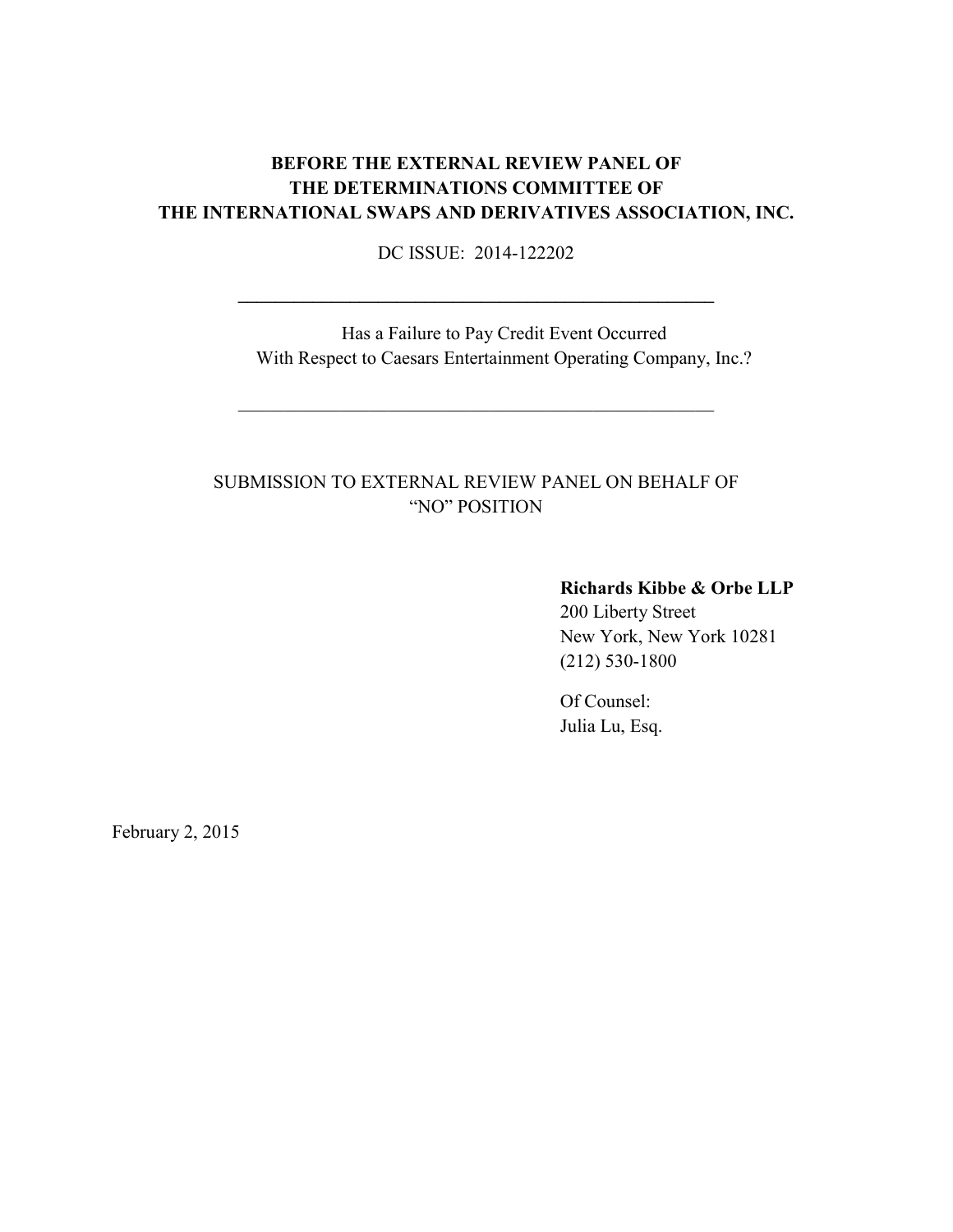#### **I. INTRODUCTION**

Caesars Entertainment Operating Company, Inc. ("CEOC" or the "Issuer") is the "Reference Entity" with respect to various CDS contracts. The question before the External Review Panel (the "Panel") of the Determinations Committee of the International Swaps and Derivatives Association, Inc. ("ISDA") is straightforward – did a Failure to Pay Credit Event (as defined under the ISDA Credit Derivatives Definitions)<sup>1</sup> occur as of December 18, 2014 with respect to CEOC?

The Panel should answer this question in the negative for the reasons set forth in detail in this Brief. In sum:

- (1) On December 15, 2014, the Issuer effected a mandatory redemption of a portion of the Notes (as defined below). Redemptions of the Notes are governed by the requirements of Article III (*Redemption*) of the Indenture (as defined below). Publicly Available Information (as defined in the Definitions) "reasonably confirms" that the Issuer complied with Article III (*Redemption*) in connection with the December 15 payment.
- (2) On the same day, the Issuer failed to pay scheduled interest, but this missed interest payment is subject to a 30-day grace period provided under the Indenture and consistent with market convention.
- (3) The Indenture (and specifically Section 4.01 (*Payment of Notes*) thereof) does not require redemption payments to be accompanied by a payment of **all** interest then due on the portion of Notes not subject to the redemption. Such a requirement (a)

<sup>&</sup>lt;sup>1</sup> The substantial majority of CDS contracts referencing CEOC are based on the 2003 ISDA Credit Derivatives Definitions, as supplemented by the 2009 ISDA Credit Derivatives Determinations Committees, Auction Settlement and Restructuring Supplement thereto (published on July 14, 2009) (the "2003 Definitions"). A minority of CDS contracts referencing CEOC are based on the 2014 ISDA Credit Derivatives Definitions (the "2014 Definitions," and, together with the 2003 Definitions, the "Definitions"). For purposes of this Brief, the relevant definitions are interchangeable under both sets of Definitions.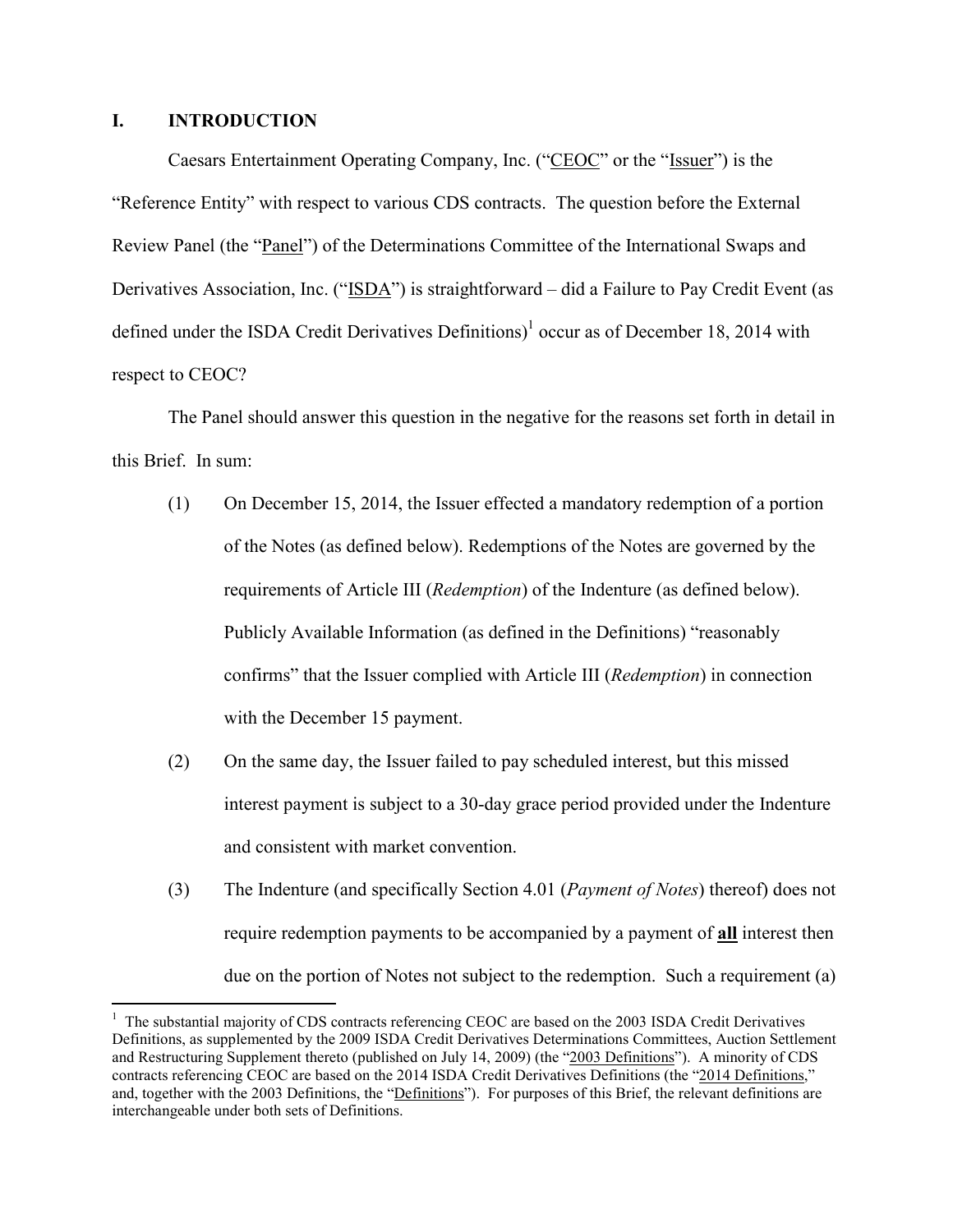would nullify the 30-day grace period for interest payments, (b) would be inconsistent with other provisions in the Indenture, and (c) is not supported by analogy to the ABA Model Indenture (as defined below), which contains materially different language than the Indenture.

While the Convened DC has Resolved (each as defined in the ISDA Credit Derivatives Determinations Committee Rules, dated September 16, 2014 (the "DC Rules")) that a Bankruptcy Credit Event (as defined in the Definitions) occurred on January 15, 2015, the question before the Panel would affect CDS contracts with a scheduled termination date of December 20, 2014 *(<i>i.e.*, prior to the Bankruptcy Credit Event).

#### **II. FACTUAL BACKGROUND**

<u>.</u>

CEOC is the issuer of senior secured bonds, junior secured bonds and unsecured bonds. In particular, CEOC issued 10% Second-Priority Senior Secured Notes due 2015 and 10% Second-Priority Senior Secured Notes due 2018 (together, the "Notes") pursuant to an Indenture, dated as of December 24, 2008 (as supplemented, the "Indenture").

### **A. Noteholders Are Entitled to Three Types of Payments Under the Indenture.**

Terms of each series of Notes are set forth in the Indenture and the respective Note (a form of which is attached as an exhibit to the Indenture).<sup>2</sup> Under the Indenture and the Notes, the Issuer is required to make three types of payments.

Interest Payments: First, on every June 15 and December 15, the Issuer is required to make semi-annual installment payments of interest. Section 6.01(a) of the Indenture provides for a grace period of 30 days for such interest payments before a failure to pay interest ripens into an Event of Default (as defined under the Indenture).

<sup>&</sup>lt;sup>2</sup> The Indenture includes the following Forms of Note: (i) a "Form of Initial 2018 Note" as exhibit A-1, (ii) a "Form of Initial 2015 Note" as exhibit A-2, (iii) a "Form of 2018 Exchange Note" as exhibit B-1, and (iv) a "Form of 2015 Exchange Note" as exhibit B-2.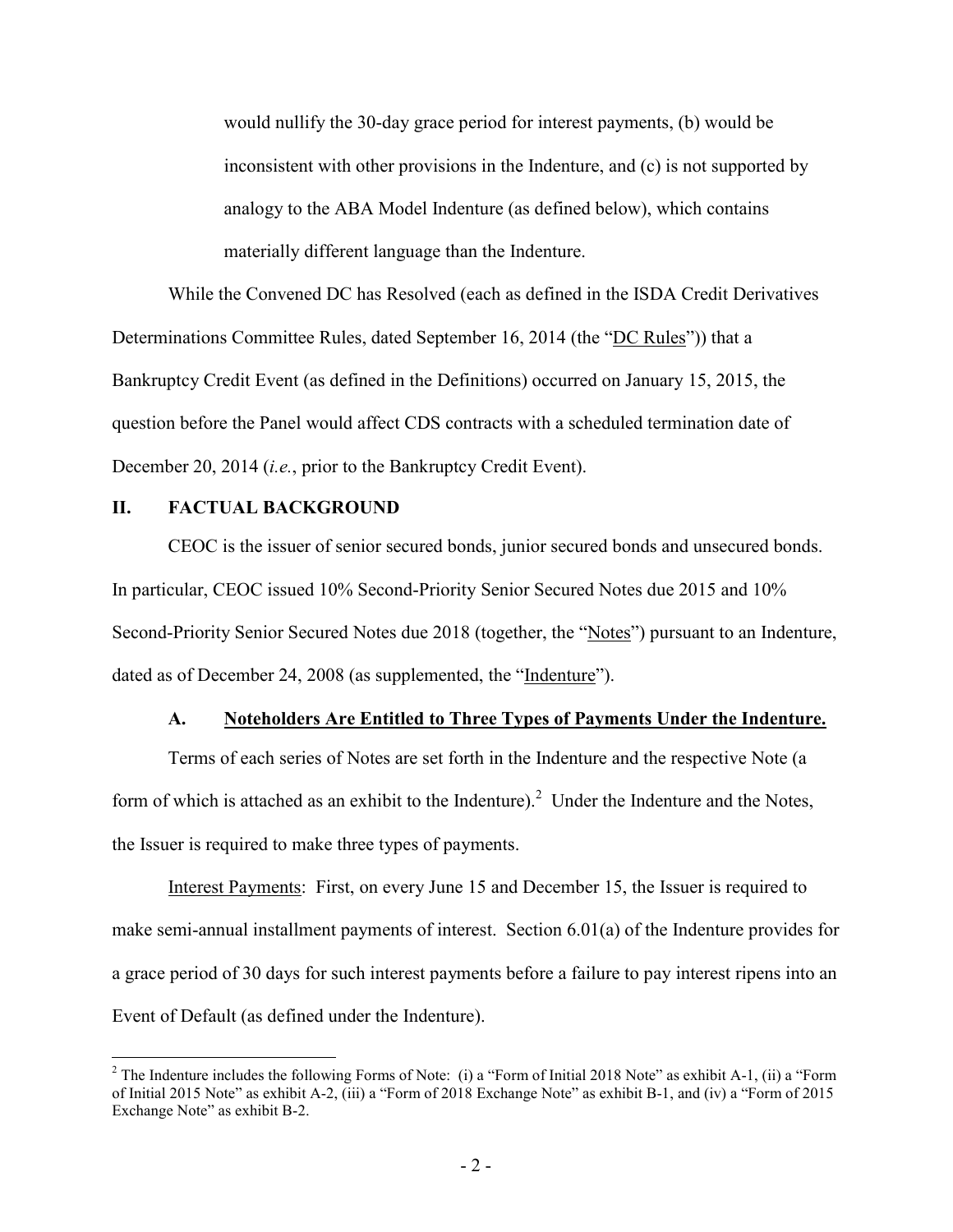Principal Payment at Maturity: Second, the Issuer is required to make one installment payment of principal upon the stated maturity of the Notes. Section 6.01(b) of the Indenture provides no grace period for this principal payment upon maturity.

Redemptions: Third, the Indenture and the Notes provide for a number of redemptions and repurchases, including optional redemption at the Issuer's election as well as mandatory repurchase, *e.g.*, in the event of an asset sale or change in control, each as set forth in the Indenture or the Notes. At issue in the review by this Panel is Paragraph 6 (*Mandatory Redemption*) of each Note<sup>3</sup> issued under the Indenture, which requires mandatory redemptions in connection with a tax characterization:

> If the [2018/2015] Notes would otherwise constitute "applicable high yield discount obligations" within the meaning of 163(i)(1) [*sic*] of the [Internal Revenue] Code, at the end of each accrual period ending after the fifth anniversary of the [2018/2015] Notes' issuance (each, an "AHYDO redemption date" [*sic*]), the Issuer will be required to redeem for cash a portion of each [2018/2015] Note then outstanding equal to the "Mandatory Principal" Redemption Amount" (such redemption a "Mandatory Principal Redemption"). The redemption price for the portion of each [2018/2015] Note redeemed pursuant to a Mandatory Principal Redemption will be 100% of the principal amount of such portion plus any accrued interest thereon on the date of redemption. The "Mandatory Principal Redemption Amount" means the portion of a [2018/2015] Note that must be required to be redeemed to prevent such [2018/2015] Note from being treated as an "applicable high yield discount" obligation" within the meaning of Section 163(i)(1) of the Code.

In this Brief, we refer to the redemption price as defined in Paragraph 6 (*Mandatory Redemption*) of each Note as the "Redemption Price" and the redemption of the Notes and payment of the Redemption Price pursuant to Paragraph 6 (*Mandatory Redemption*) as the "Mandatory Principal Redemption."

Section 6.01(b) of the Indenture provides that an Event of Default occurs upon "*a default* 

*in payment of principal … of any Note … when due at its maturity, upon optional redemption,* 

<sup>&</sup>lt;sup>3</sup> The terms of Paragraph 6 of each Note are identical for purposes of this Brief.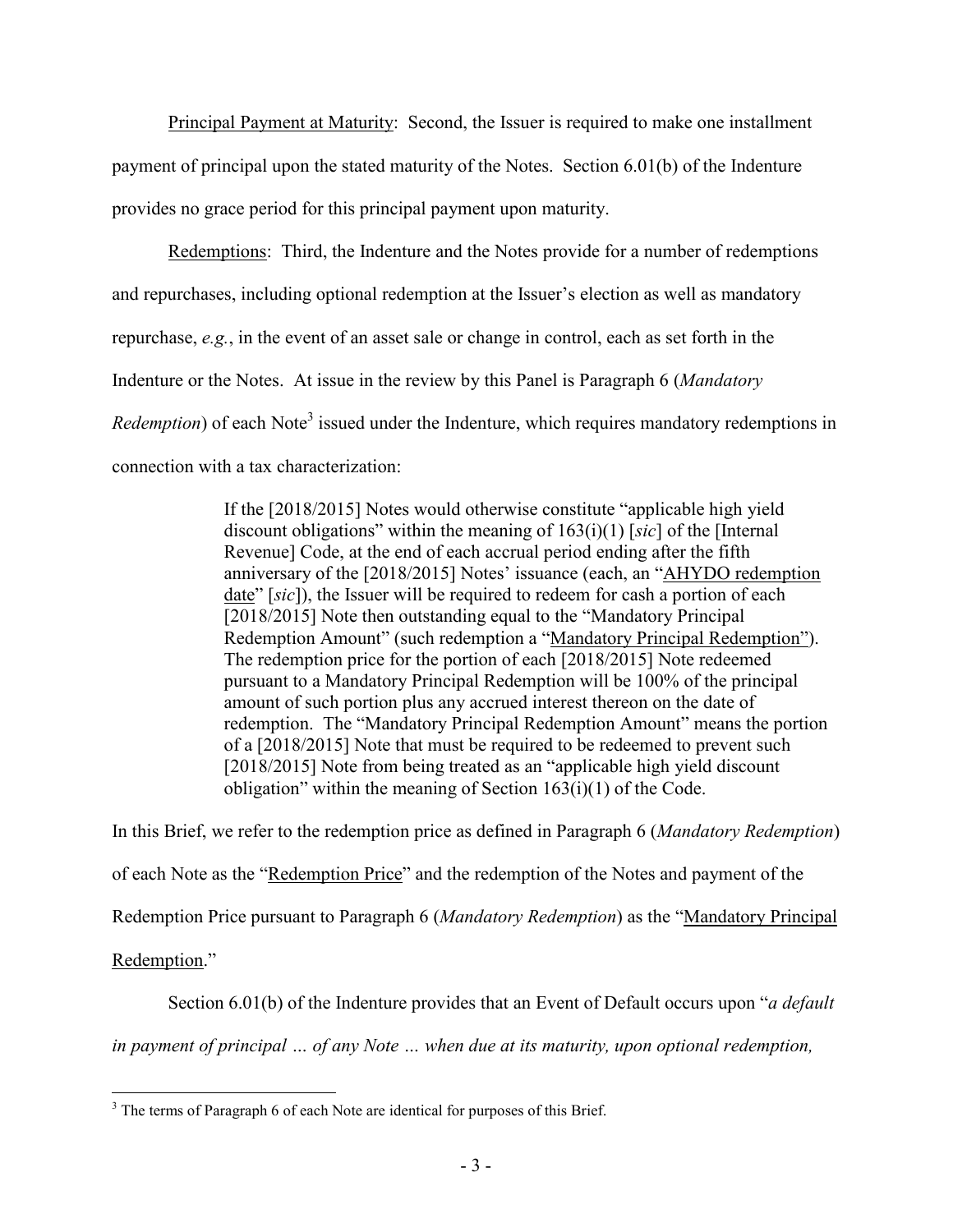*upon required repurchase, upon declaration or otherwise*." Therefore there is no grace period for a failure to make a Mandatory Principal Redemption on an AHYDO redemption date.

### **B. Events of December 2014**

On December 15, 2014, the Issuer was required to make a scheduled interest payment as well as to effect a Mandatory Principal Redemption under the Notes. As set forth in the Americas Credit Derivatives Determinations Committee Caesars Entertainment Operating Company, Inc. External Review Reviewable Question and Statement of Facts (the "Statement of Facts"),<sup>4</sup> CEOC disclosed in two Current Reports on Form 8-K filed with the U.S. Securities and Exchange Commission that (1) CEOC elected not to make certain interest payments due December 15, 2014, including those due on the Notes,<sup>5</sup> and (2) on December 12, 2014, CEOC deposited funds with the Paying Agent under the Indenture in an amount sufficient to fund the payment of the redemption price and directed the Paying Agent to apply the deposited funds to pay the redemption price on December 15, 2014.<sup>6</sup>

The Trustee under the Indenture published a notice (the " $T$ rustee Notice")<sup>7</sup> stating that \$17,631,000.00 was due on December 15, 2014, in connection with the Mandatory Principal Redemption, and acknowledging that the Paying Agent had received \$18,513,390.00 from the Issuer in connection with the December 15 payment obligations. $8$ 

 See CEOC Current Report on Form 8-K, dated December 15, 2014, available at *http://www.sec.gov/Archives/edgar/data/858395/000119312514442780/d838081d8k.htm* (the "December 15 8-K") (last accessed on February 2, 2015).

 $\overline{a}$ <sup>4</sup> The Statement of Facts is available at *http://dc.isda.org/documents/2015/01/caesars-external-review-reviewablequestion-and-statement-of-fact.pdf* (last accessed on February 2, 2015).<br>
<sup>5</sup> See CEOC Current Benort on Form 8 K, dated December 15, 2014, a

<sup>6</sup> See CEOC Current Report on Form 8-K, dated December 16, 2014, available at *http://www.sec.gov/Archives/edgar/data/858395/000119312514444240/d838888d8k.htm* (the "December 16 8-K") (last accessed on February 2, 2015).

<sup>7</sup> The Trustee Notice is available at *http://dc.isda.org/documents/2014/12/delaware-trust\_caesars\_notice-to-*

*holders\_december-15-2014-v1-2.pdf* (last accessed on February 2, 2015).<br><sup>8</sup> Presumably, the payment of \$18,513,390 included \$17,631,000 of principal amount of the Notes being redeemed plus approximately \$900,000 of accrued interest.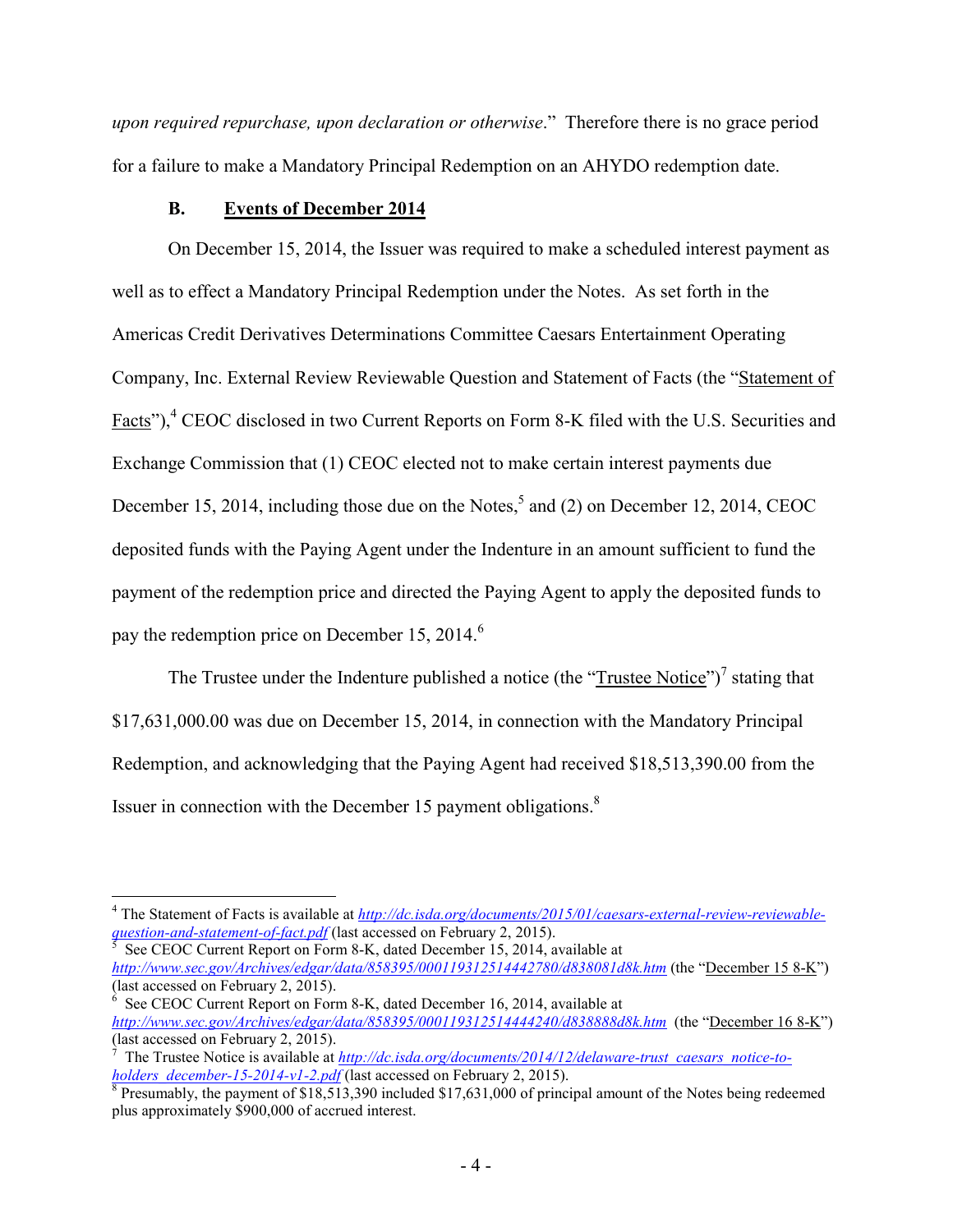# **C. Other Key Provisions of the Indenture**

As the "Event Publicly Available Information"<sup>9</sup> indicates, the primary basis for a Failure

to Pay Credit Event relied upon by proponents of a "Yes" answer to the Reviewable Question is

Section 4.01 (*Payment of Notes*) of the Indenture. It provides, in relevant parts:

The Issuer shall promptly pay the principal of and interest on the Notes on the dates and in the manner provided in the Notes and in this Indenture. An installment of principal of [*sic*] or interest shall be considered paid on the date due if on such date the Trustee or the Paying Agent holds as of 12:00 p.m. Eastern Time money sufficient to pay all principal and interest then due…. (Emphasis added.)

## **D. Relevant CDS Definitions**

"Failure to Pay" is defined under the Definitions as:

after the expiration of any applicable Grace Period (after the satisfaction of any conditions precedent to the commencement of such Grace Period), the failure by the Reference Entity to make, when and where due, any payments in an aggregate amount of not less than the Payment Requirement under one or more Obligations, in accordance with the terms of such Obligations at the time of such failure.

Under the DC Rules, the Convened DC, and therefore this Panel, may only review

Publicly Available Information (as defined in the Definitions) as modified by Section 2.1(b) of

the DC Rules.

"Publicly Available Information" is, in relevant parts:

information that reasonably confirms any of the facts relevant to the determination that the Credit Event … has occurred and which … (ii) is information received from or published by (A) a Reference Entity … or (B) a trustee, … paying agent … for an Obligation, … (iv) is information contained in any … filing … filed with a… regulatory authority.

# **III. THE REVIEWABLE QUESTION**

The Convened DC was initially presented with two questions:

 9 The "Event Publicly Available Information" is published by ISDA and available at *http://dc.isda.org/cds/caesarsentertainment-operating-company-inc-2/* and *http://dc.isda.org/cds/caesars-entertainment-operating-company-inc-4/* (last accessed on February 2, 2015).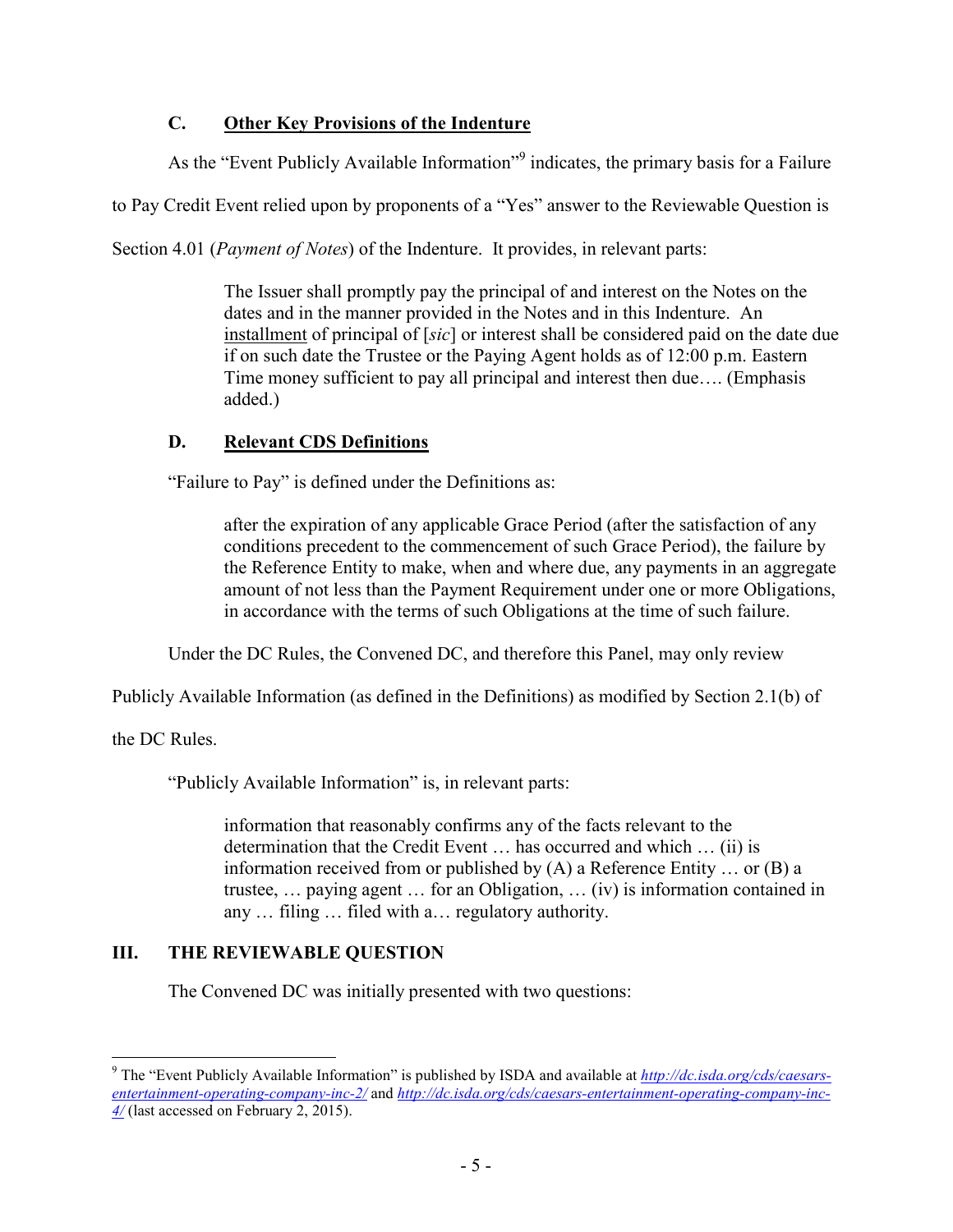First, "*Has a Failure to Pay Credit Event occurred in connection with the terms of the* 

*Indenture for any reason … other than the reason identified in the [second question below]*?"

Second, "*Has a Failure to Pay Credit Event occurred because of the pro-rata application* 

*by the Trustee (under the Indenture) of the amounts received from the issuer in accordance with* 

*Section 6.10 of the Indenture following receipt of a notice of event of default by the Trustee* 

*relating to the alleged October 15 defaults (which defaults were disputed by the Reference Entity* 

*in an 8-K filed December 16, 2014)?*"

The Convened DC Resolved by unanimous vote that the answer to the second question

was "No," and by a 10-to-5 vote that the answer to the first question was also "No."

The Reviewable Question (as defined under the DC Rules) currently before this Panel is

as follows:

<u>.</u>

Has a Failure to Pay Credit Event occurred on December 18, 2014 in respect of the Reference Entity as a result of (a) a principal redemption amount (which included accrued interest due thereon) and an interest coupon payment in each case being scheduled as due on December 15, 2014, and (b) the Reference Entity depositing funds with the paying agent equal to such principal redemption amount and not depositing such interest coupon payment?

The Panel should answer the Reviewable Question in the negative.

#### **IV. A FAILURE TO PAY CREDIT EVENT DID NOT OCCUR ON DECEMBER 18, 2014, BECAUSE THE ISSUER COMPLIED WITH ARTICLE III (REDEMPTION) OF THE INDENTURE. SECTION 4.01 (PAYMENT OF NOTES) OF THE INDENTURE DOES NOT MANDATE A DIFFERENT RESULT.**

A Failure to Pay Credit Event did not occur on December 18, 2014, because the Issuer

effected the Mandatory Principal Redemption in full compliance with Article III (*Redemption*) of

the Indenture.<sup>10</sup> Section 4.01 (*Payment of Notes*) of the Indenture does not mandate a different

result. The second sentence of Section 4.01 (*Payment of Notes*) does not apply to a Mandatory

<sup>&</sup>lt;sup>10</sup> Due to the 30-day grace period applicable to interest payments, the Issuer's failure to pay the interest due on December 15, 2014, would not become a Failure to Pay Credit Event until January 14, 2015, well after the Credit Event Resolution Request Date. This Panel, therefore, should only be concerned with the question as to whether the Issuer has failed to pay the principal of the Notes on December 15, 2014.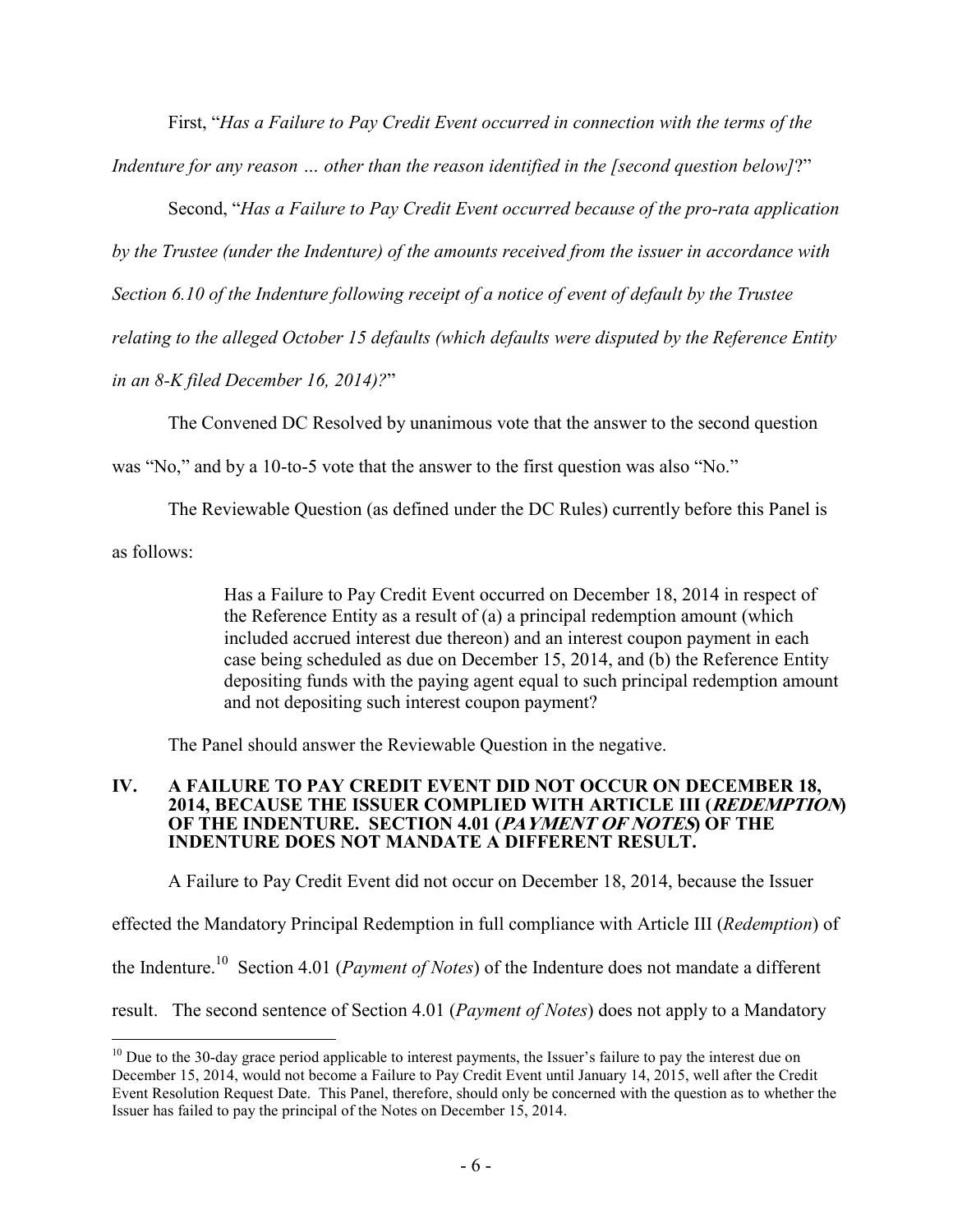Principal Redemption because that sentence only applies to "an installment of principal or interest," and the Redemption Price is not "an installment of principal or interest." Even if, for the sake of argument, the second sentence of Section 4.01 (*Payment of Notes*) were read to apply to the Redemption Price, that sentence must be read as providing a method for the Issuer to comply with its payment obligations, and not as an independent trigger for default. This is the only reading that honors and gives effect to the other provisions of the Indenture, in particular Sections 6.01 (*Events of Default*) and 6.10 (*Priorities*). Further, even if the second sentence of Section 4.01 (*Payment of Notes*) were construed to establish a standard for the satisfaction of payment obligations in general, including redemption payments, it would conflict with, and must yield to, other provisions in the Indenture specifically addressing redemptions, such as Article III (*Redemption*) and Section 2.09 (*Outstanding Notes*), in the context of a Mandatory Principal Redemption.

### **A. The Issuer Timely Made the Mandatory Principal Redemption Pursuant to the Terms of Article III (***Redemption***) of the Indenture, Which Governs Redemptions.**

As indicated in the Issuer's December 16 8-K, the payment due on December 15, 2014 was the Redemption Price payable under the Mandatory Principal Redemption provisions of the Notes. The Indenture draws a clear distinction between (1) redemptions of principal (together with accrued interest thereon) and (2) installment payments of principal or interest. Article III (*Redemption*) of the Indenture supplies comprehensive provisions with respect to redemptions. Section 3.02 (*Applicability of Article*) under that Article provides, "*[r]edemptions of Notes … required by any provision of this Indenture, shall be made in accordance with such provision and this Article [III]*."

In connection with a redemption, Section 3.07 (*Deposit of Redemption Price*) of the Indenture requires the Issuer to deposit "*money sufficient to pay the redemption price of and*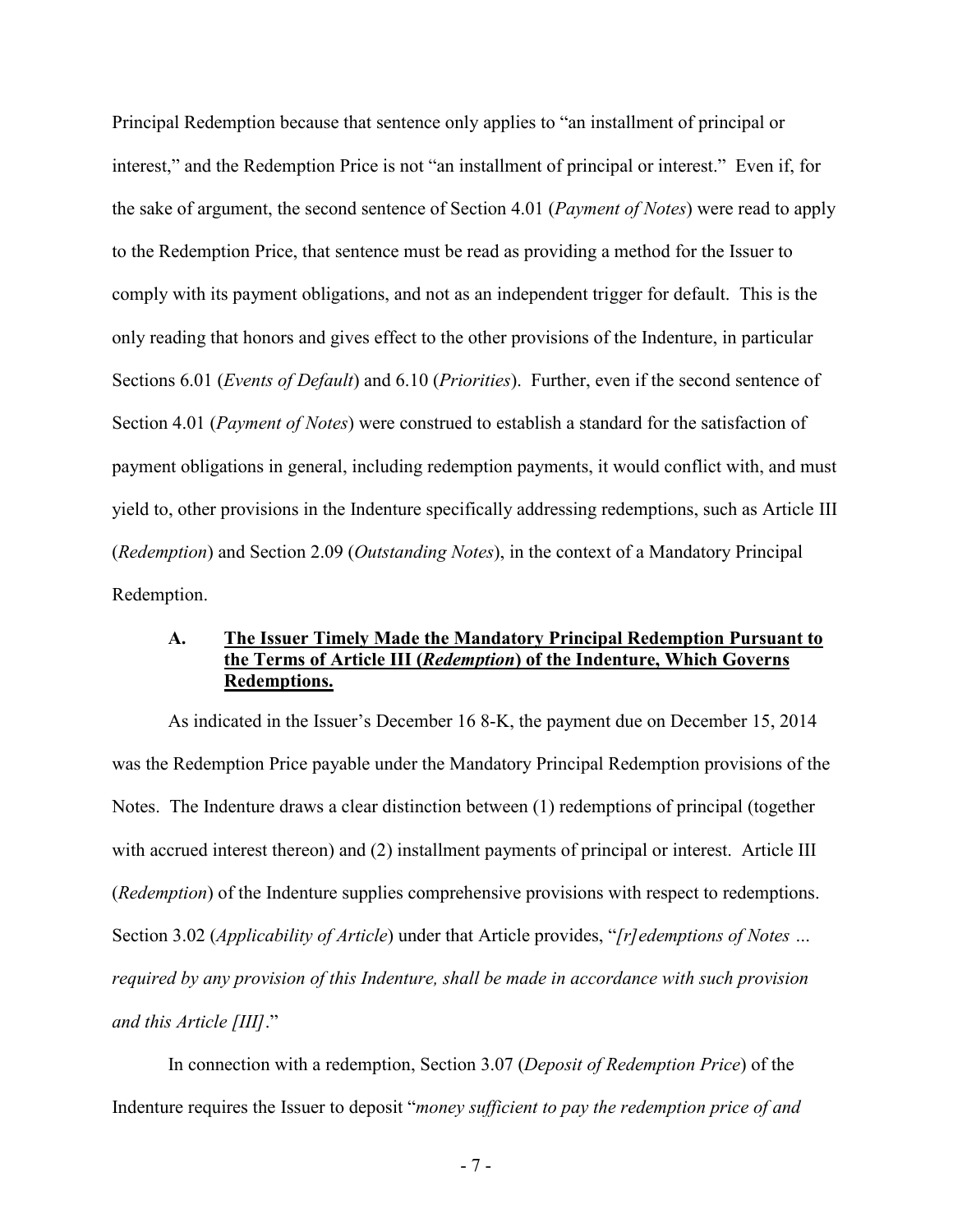*accrued interest on all Notes or portions thereof to be redeemed on that date* …." Paragraph 6 (*Mandatory Redemption*) of the Notes further provides that the Redemption Price payable in connection with a Mandatory Principal Redemption is 100% of the principal amount of the Notes so redeemed plus accrued interest thereon. **The Issuer did precisely that and stated so in its December 16 8-K.** With respect to the Mandatory Principal Redemption, neither Article III (*Redemption*) of the Indenture nor Paragraph 6 (*Mandatory Redemption*) of the Notes requires the Issuer to pay all interest then due on the portion of Notes that are not subject to the redemption.

### **B. The Second Sentence of Section 4.01 (***Payment of Notes***) Does Not Apply to a Mandatory Principal Redemption.**

The second sentence of Section 4.01 (*Payment of Notes*) provides that "*[a]n installment of principal of [*sic*] or interest shall be considered paid on the date due if on such date the Trustee or the Paying Agent holds … money sufficient to pay all principal and interest then due* …." **Critically, the payment requirement of Section 4.01(***Payment of Notes***) only applies to "an installment of principal or interest." An installment of principal is generally understood to mean a scheduled periodic payment, such as an amortization payment, and not a redemption**.<sup>11</sup> Under the Indenture, the Issuer has an obligation to repay the entire principal amount of the Notes at their stated maturity, in a single installment of principal, and to make semi-annual installment payments of interest.

The Redemption Price for a Mandatory Principal Redemption is not "an installment" of principal or interest. The Redemption Price is defined under Paragraph 6.b of the Note as the Mandatory Principal Redemption Amount plus any accrued interest on the redeemed Notes.

 $\overline{a}$ 

<sup>&</sup>lt;sup>11</sup> Black's Law Dictionary,  $10^{th}$  ed., defines an "installment" as a "*periodic partial payment of a debt*." Merriam-Webster Online, *available at http://www.merriam-webster.com/dictionary/installment* (last accessed February 2, 2015), defines an "installment" as "*one of the parts into which a debt is divided when payment is made at intervals*."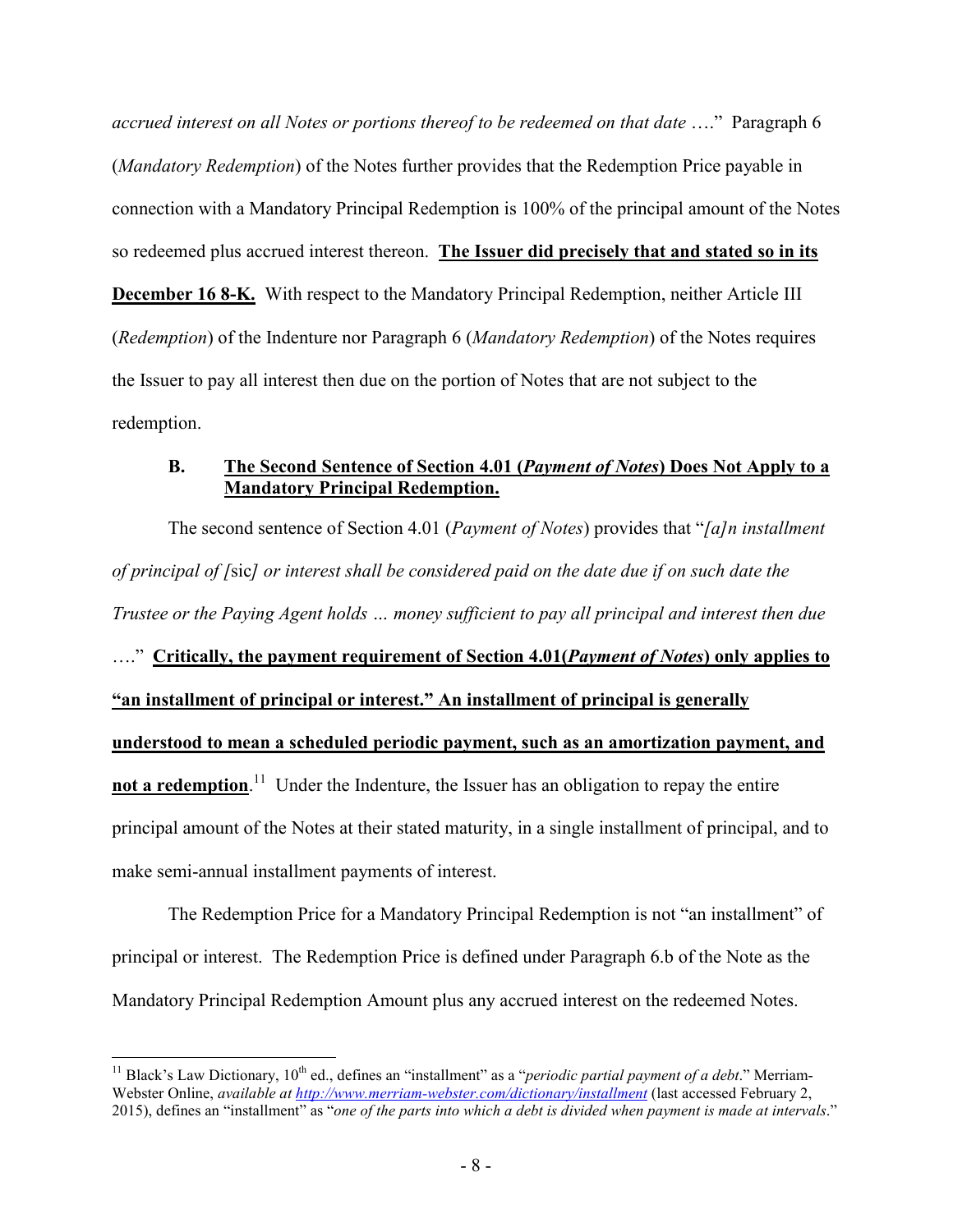"Mandatory Principal Redemption Amount," in turn, is defined as the amount of Notes that "*must be required to be redeemed to prevent such [2018/2015] Note from being treated as an 'applicable high yield discount obligation'*" for tax purposes. In other words, this amount must be sufficient to reduce the accrued original issue discount on the Notes (minus previously cashpaid original issue discount) after the fifth anniversary of the issuance of the Notes to an amount below the product of the original issue price and yield to maturity. For any given accrual period, the Mandatory Principal Redemption Amount, and therefore the Redemption Price, may be zero or a positive amount, varying from accrual period to accrual period depending on whether, and to what extent, the accrued original issue discount exceeds the product of the original issue price and yield to maturity, without giving effect to the redemption. **As such, the Issuer's obligation to pay any Redemption Price is both contingent and variable. It is neither scheduled nor periodic, and therefore cannot be considered an "installment" of principal or interest governed by Section 4.01 (***Payment of Notes***) of the Indenture.**

The word "installment" in Section 4.01 (*Payment of Notes*) of the Indenture cannot be ignored.<sup>12</sup> It is of particular importance because the same provision in the American Bar Association Revised Model Simplified Indenture ("ABA Model Indenture")<sup>13</sup> upon which the Event Publically Available Information relies, does not include the word "installment." The ABA Model Indenture provision simply provides "*[p]rincipal and interest shall be considered paid on the date due if the Paying Agent holds in accordance with this Indenture on that date* 

<u>.</u>

<sup>&</sup>lt;sup>12</sup> Even Section 4.01 (*Payment of Notes*) itself makes clear and deliberate use of the word "installment." While the second sentence of Section 4.01 (*Payment of Notes*) applies only to an "installment of principal [ ] or interest," the first sentence applies to "the principal of" a Note, and the second paragraph of Section 4.01 (*Payment of Notes*) applies to any "overdue principal" (installment or otherwise) and "overdue installments of interest." In other words, the parties to the Indenture were selective in their use of the word "installment," and that selectivity should be honored.

<sup>&</sup>lt;sup>13</sup> "Revised Model Simplified Indenture, 55 Bus. Law. 1115 (2000).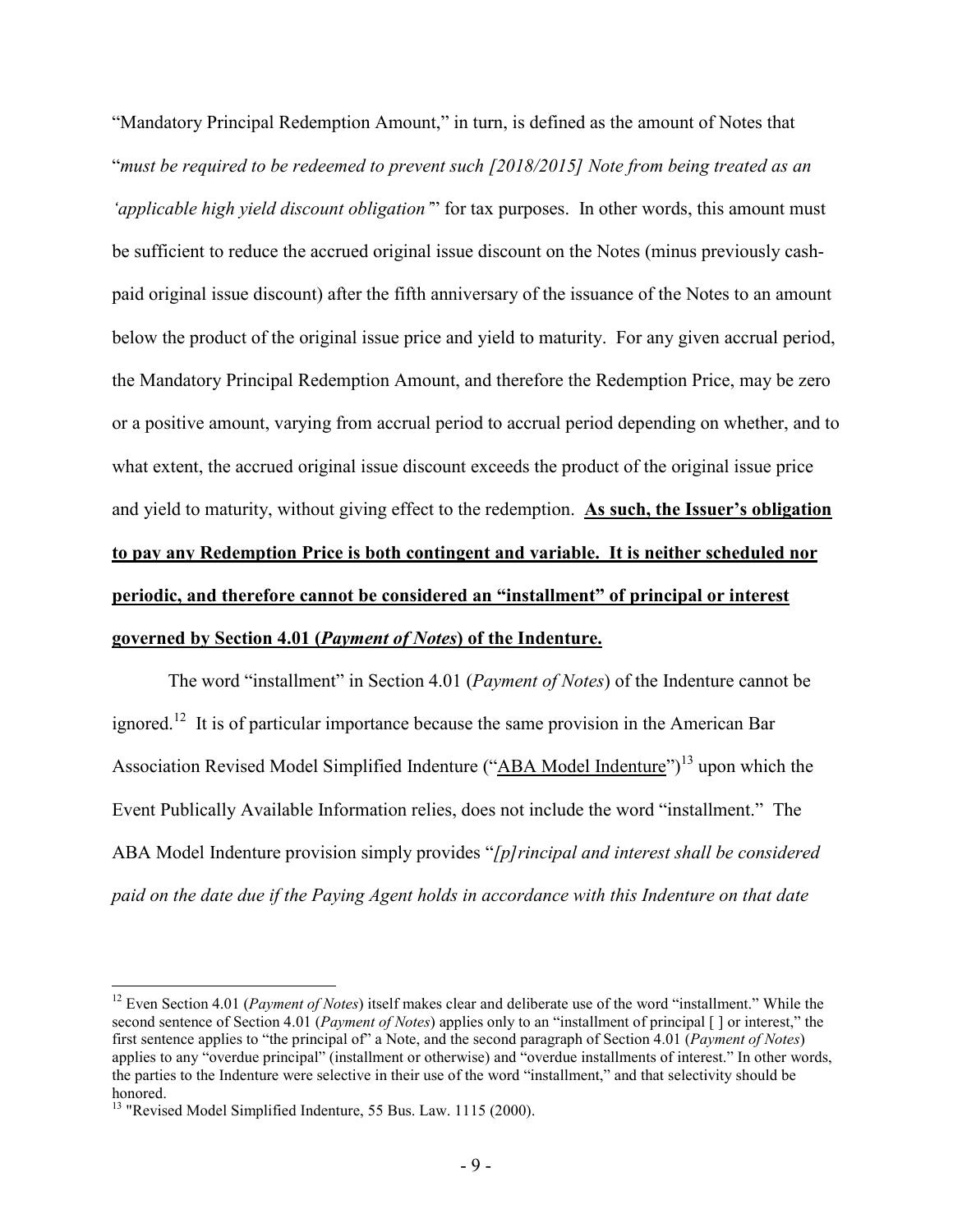money sufficient to pay all [p] rincipal and interest then due ...."<sup>14</sup> Adding the word "installment" in the Indenture to modify "principal or interest" evidences the parties' intent to include **only** scheduled periodic payments of principal and interest, and thereby exclude any contingent and variable Redemption Price payable in connection with any Mandatory Principal Redemption. At a minimum, this distinction in wording disrupts any analogy to, or reliance upon, the commentary to the ABA Model Indenture (the "ABA Model Indenture Commentary").

## **C. Alternatively, Even if Section 4.01 (***Payment of Notes***) of the Indenture Applied to a Mandatory Principal Redemption, the Section Must be Read Together With Other Provisions of the Indenture, Including Sections 6.01 (***Events of Default***) and 6.10 (***Priorities***), and Construed to Give Effect to Each Provision.**

Alternatively, even if the Panel assumes, for arguments' sake, that Section 4.01 (*Payment of Notes*) of the Indenture applied to a Mandatory Principal Redemption, Section 4.01 (*Payment of Notes*) must be read and interpreted consistently with the other provisions of the Indenture, in particular, Sections 6.01 (*Events of Default*) and 6.10 (*Priorities*). Under New York law, <sup>15</sup> "*[t]he rules of construction of contracts require us to adopt an interpretation which gives meaning to every provision of a contract or, in the negative, no provision of a contract should be left without force and effect.*" Muzak Corp. v. Taft Corp., 1 N.Y.2d 42, 46 (1956). "*An interpretation that gives effect to all the terms of an agreement is preferable to one that ignores terms or accords them an unreasonable interpretation.*" Ruttenberg v. Davidge Data Systems Corp., 626 N.Y.S.2d 174, 177 (1st Dep't 1995).

Section 4.01 (*Payment of Notes*) of the Indenture establishes (1) in the first sentence, the Issuer's obligation to pay both principal and interest when due, and (2) in the second sentence, the manner in which a payment by the Issuer is deemed to have satisfied the obligation to pay

 $\overline{a}$  $^{14}$  <u>Id.,</u> at 1133.

<sup>&</sup>lt;sup>15</sup> New York law governs the Indenture per Section 13.09 of the Indenture.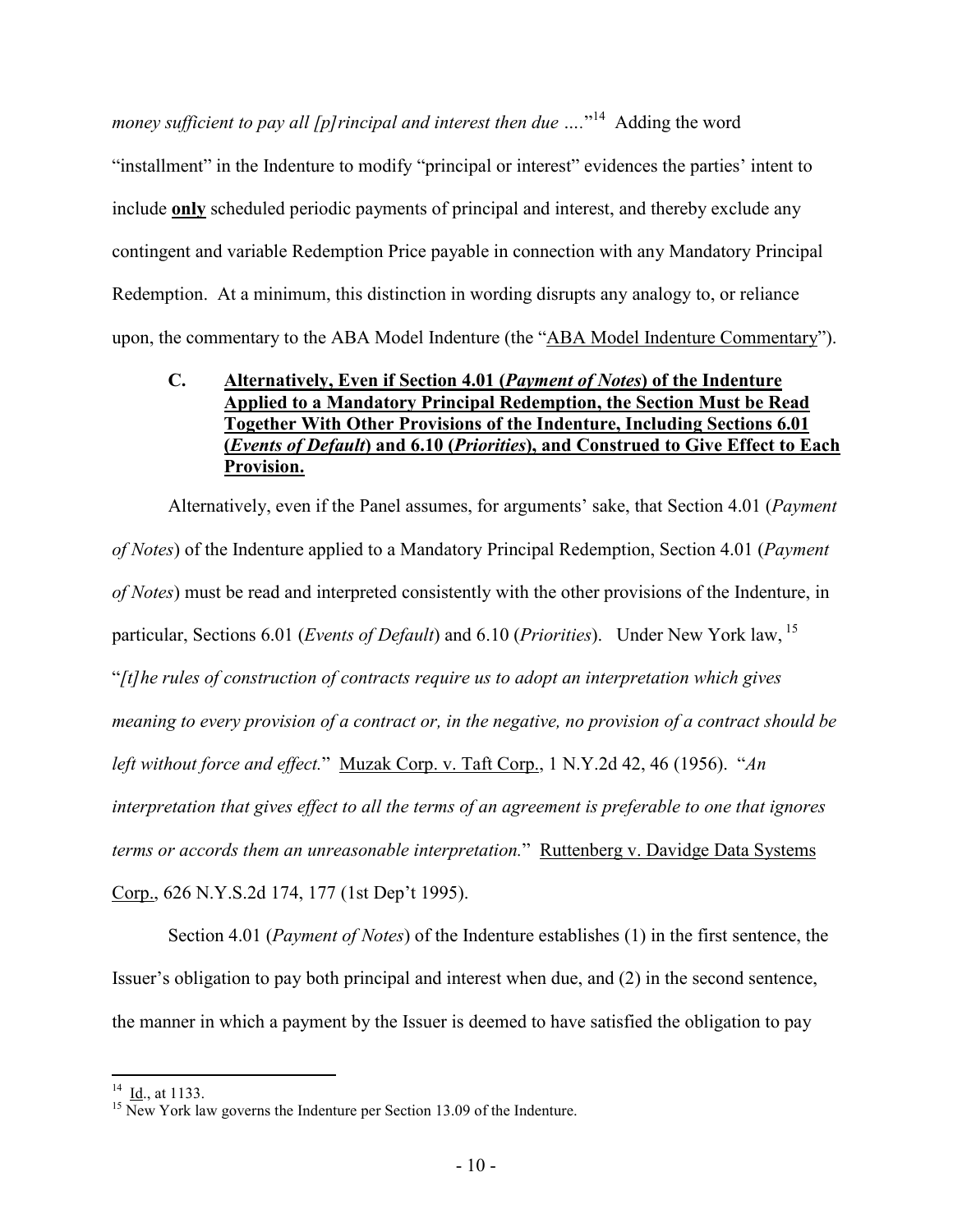principal and interest when due. There is no question that the payment covenant contained in the first sentence of Section 4.01 (*Payment of Notes*) is breached as the Issuer failed to make the scheduled interest payment on December 15, 2014. The only question is whether this constitutes a breach of a covenant to pay interest only (which is subject to a 30-day grace period), or also a breach of the covenant to pay principal, **even though the principal amount due was actually paid**. The second sentence of Section 4.01 (*Payment of Notes*) does **not** answer that question.

The second sentence of Section 4.01 (*Payment of Notes*) is not a covenant that can be breached by the Issuer, but rather a description of how and when the obligation to pay principal and interest will be deemed satisfied. It states: "*[a]n installment of principal … shall be considered paid on the date due if on such date the Trustee … holds as of 12:00 p.m. Eastern time money sufficient to pay all principal and interest then due.*" (Emphasis added.) Contrast this language to Section 3.07 (*Deposit of Redemption Price*) of the Indenture, which provides that "*[w]ith respect to any Notes, prior to 10:00 a.m., New York City time, on the redemption date, the Issuer shall deposit with the Paying Agent … money sufficient to pay the redemption price of and accrued interest on all Notes … to be redeemed….*" (Emphasis added.) Section 3.07 (*Deposit of Redemption Price*) imposes a covenant; the second sentence of Section 4.01 (*Payment of Notes*) merely prescribes a method for determining whether and when a payment is deemed to have been made.

The second sentence of Section 4.01 (*Payment of Notes*) cannot provide a trigger for Issuer default. Instead it provides certainty to the Issuer by prescribing a method to comply with payment obligations in respect of principal or interest. If the Issuer deposits with the Trustee or Paying Agent sufficient funds to pay both principal and interest, then it will have unquestionably satisfied its payment obligations. But the inverse is not true. The sentence does not provide the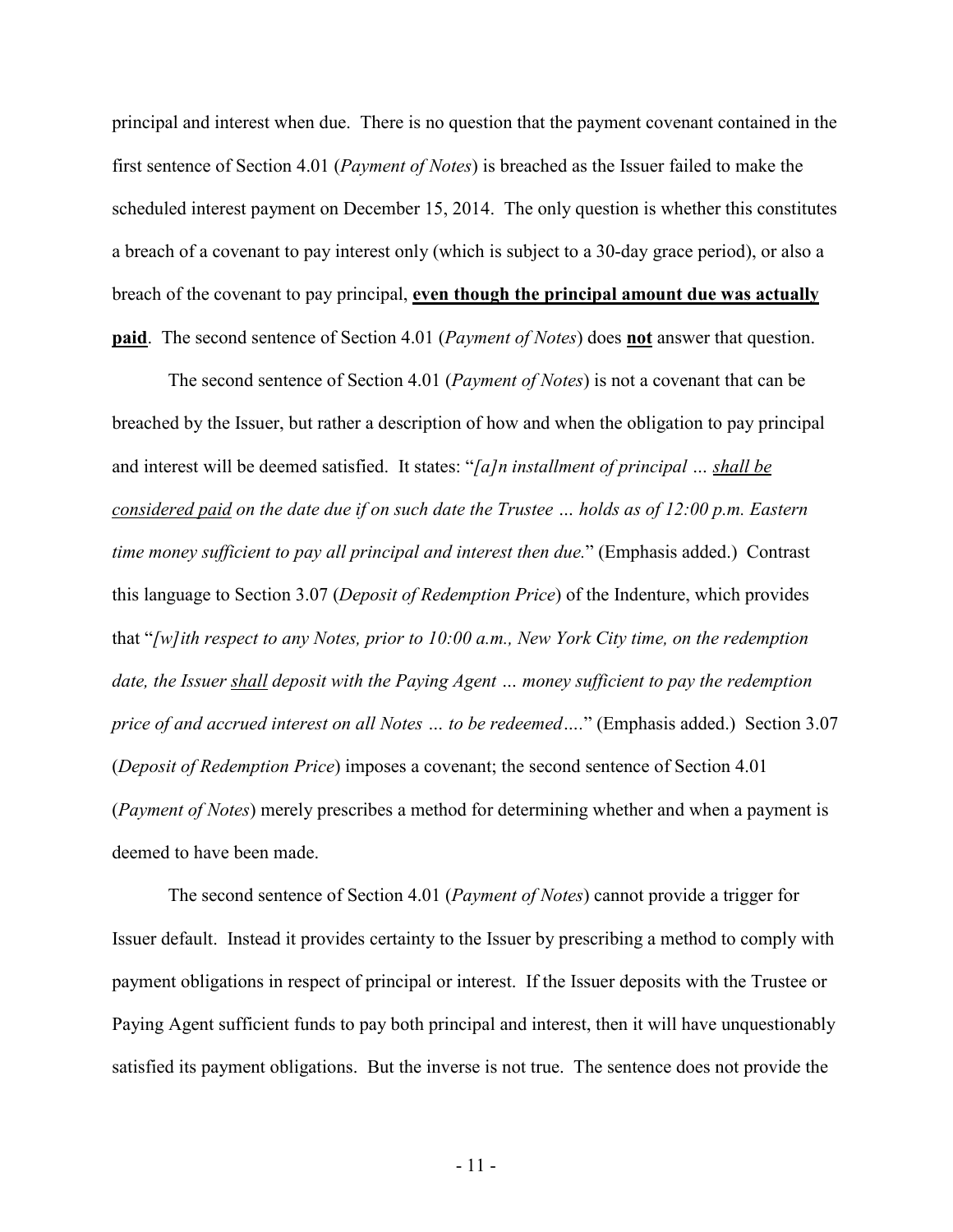logical consequences for the event where the Issuer does not deposit sufficient funds to pay both principal and interest.<sup>16</sup>

This reading is consistent with, and gives effect to, other provisions of the Indenture, in particular Sections 6.01 (*Events of Default*) and 6.10 (*Priorities*). Section 6.01 (*Events of Default*) of the Indenture provides for a 30-day grace period for interest payments but no grace period for principal payments. An Event of Default would not occur as a result of the Issuer's failure to pay interest due unless that failure continues for 30 days, but an Event of Default would occur immediately upon the Issuer's failure to pay principal due. Consistent with market convention, the parties to the Indenture clearly intended to treat interest and principal payments differently in this important respect. **If one were to read Section 4.01 (***Payment of Notes***) of the Indenture to mean that in the event that the Issuer does not pay the full amount of both interest and principal, it is deemed to have immediately failed to pay each, then the Issuer would not receive the benefit of the 30-day grace period where, as here, it has paid the Redemption Price due at redemption, but not the interest due on the Notes not subject to the redemption**. As the ABA Model Indenture Commentary indicates, a grace period (of 30 days) for interest payments is standard for corporate bond indentures. This Indenture adopts the 30-day grace period for interest payments. Section 4.01 (*Payment of Notes*) cannot be read to override both the clear language of the Indenture and the market convention.

-

<sup>&</sup>lt;sup>16</sup> The argument proffered in the "Event Publicly Available Information" suffers the basic logical fallacy of "denying the antecedent." According to that argument:

Section 4.01 of the Indenture states that "*[a]n installment of principal of or interest shall be considered paid on the date due if on such date the Trustee or the Paying Agent holds as of 12:00 p.m. Eastern time money sufficient to pay all principal and interest then due*…." Pursuant to Section 4.01, in the event all principal and interest then due is not paid, as was the case here, neither principal nor interest is considered paid….

The logical fallacy of asserting that "because if A then B, therefore if not A then not B" cannot be the basis for a Failure to Pay Credit Event.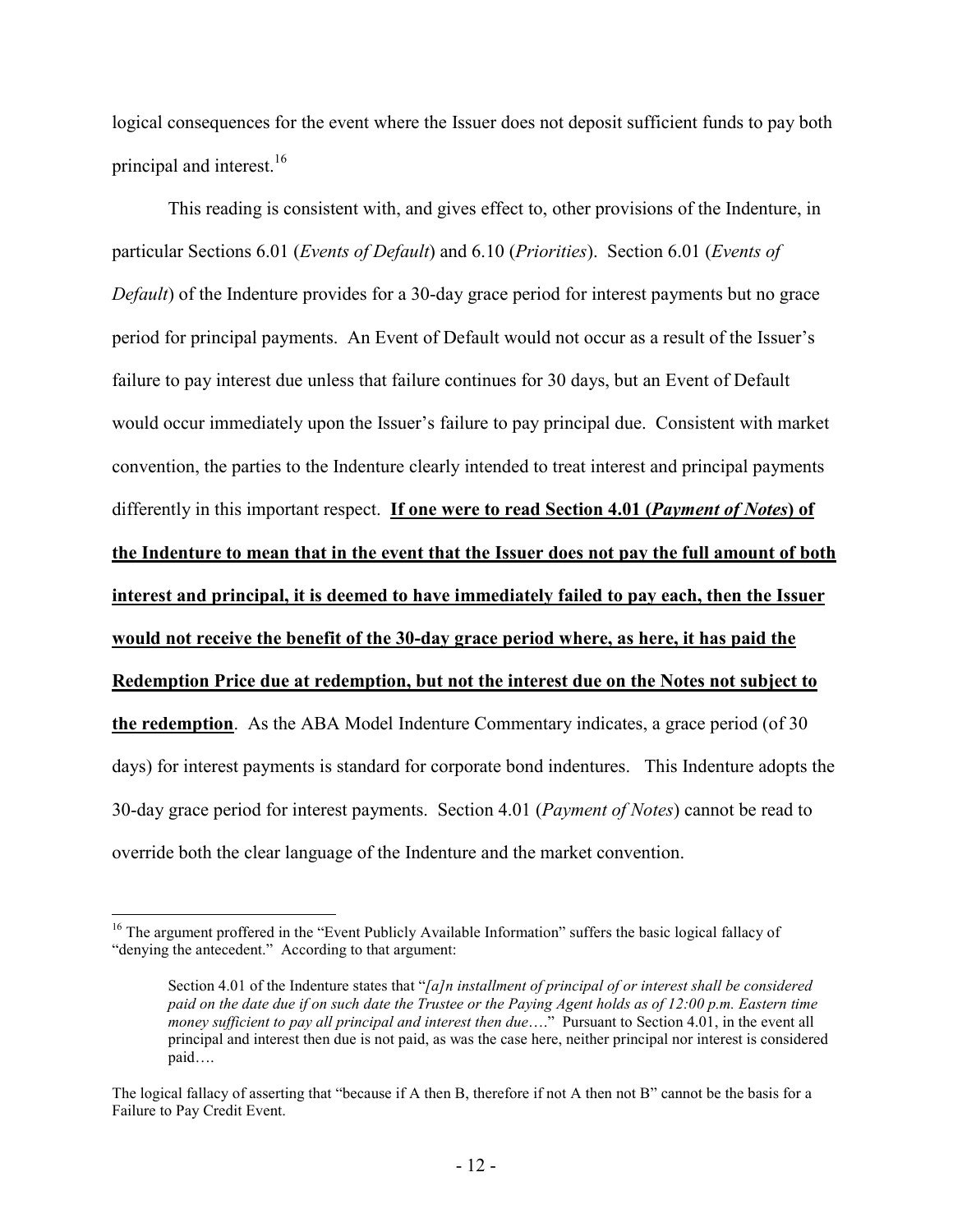Section 6.10 (*Priorities*) of the Indenture provides, among other things, that any money collected under the Indenture from the Issuer after an Event of Default shall be applied (after paying and indemnifying the Trustee) "*to the holders for amounts due and unpaid on the Notes for principal … and interest, ratably, without preference or priority of any kind, according to the amounts due and payable on the Notes for principal and interest, respectively….*" Since this rule of fund application applies only after an Event of Default, which is not applicable here, a predefault payment, by implication, is not required to be allocated between principal and interest ratably, and may be allocated to principal payment only.<sup>17</sup> To read Section 4.01 (*Payment of Notes*) of the Indenture as triggering a default in both principal and interest payment obligations when the Issuer pays the principal due but not the scheduled interest would render this implied meaning of Section 6.10 (*Priorities*) of no effect.

## **D. Further, Even if the Second Sentence of Section 4.01 (***Payment of Notes***) Were Interpreted to Set Out a Redemption Payment Standard, It Would Conflict with, and Must Yield to, Redemption-Specific Provisions Under the Indenture, Including Sections 3.07 (***Deposit of Redemption Price***) and 2.09 (***Outstanding Notes***).**

Further, even if the second sentence of Section 4.01 (*Payment of Notes*) were interpreted to set out a payment standard, it would apply to all payments under the Indenture and the Notes generally, not just redemption payments, and it would conflict with other sections of the Indenture that specifically address the redemption of a Note, including Sections 3.07 (*Deposit of Redemption Price*) and 2.09 (*Outstanding Notes*). Under New York law, where there is "*an inconsistency between a specific provision and a general provision of a contract…the specific provision controls.*" Muzak Corp., at 46. As discussed above, Article III (*Redemption*) of the

<u>.</u>

 $17$  The Convened DC's Resolution as to the Second Question necessarily implies the view that there has not been an Event of Default under the Indenture which would trigger the application of Section 6.10 (*Priorities*), or at a minimum, that there is insufficient Publicly Available Information to determine whether an Event of Default occurred.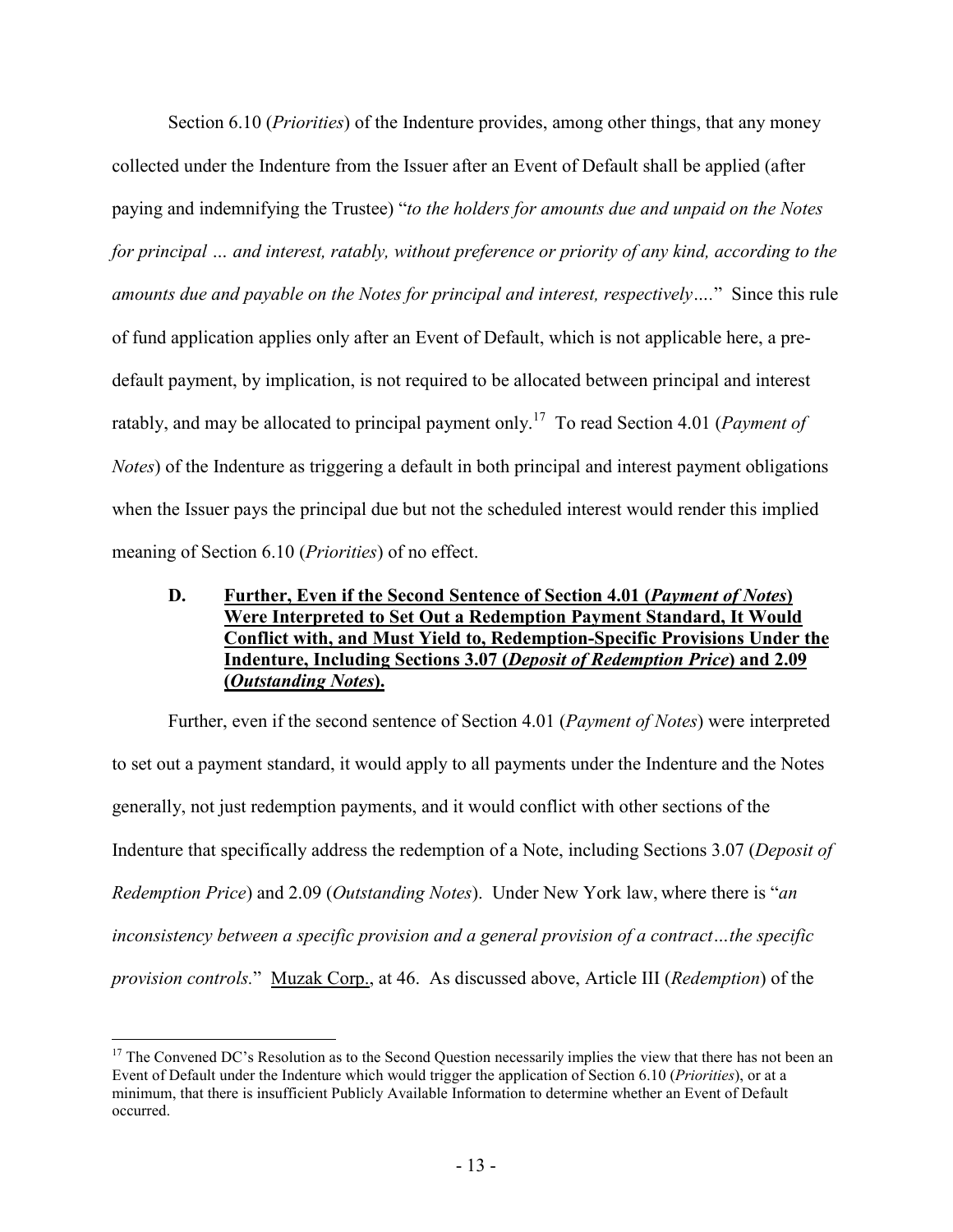Indenture supplies comprehensive treatment of redemptions, whether optional or mandatory. Section 3.07 (*Deposit of Redemption Price*), in particular, provides a different standard of payment in relation to redemptions than Section 4.01 (*Payment of Notes*) by requiring the Issuer to deposit funds sufficient to pay principal and interest due on the portion of the Notes subject to the redemption, and making no mention of any scheduled interest due on other Notes. The standard set out in the more specific redemption provisions under Article III (*Redemption*) of the Indenture, and not the general payment provision under Section 4.01 (*Payment of Notes*), must control with respect to payments in connection with a redemption such as the Mandatory Principal Redemption.

The conflict with Section 4.01 (*Payment of Notes*) is even more pronounced in Section 2.09 (*Outstanding Notes*) of the Indenture, which sets forth the rules regarding the circumstances under which the Notes will cease to be outstanding following a redemption or maturity. Section 2.09 (*Outstanding Notes*) provides that

> [i]f a Paying Agent segregates and holds in trust, … on a redemption date or maturity date money sufficient to pay all principal and interest payable on that date with respect to the Notes (or portions thereof) to be redeemed or maturing, as the case may be, … then on and after that date such Notes (or portions thereof) cease to be outstanding and interest on them ceases to accrue.

Since the Issuer deposited money sufficient to pay the Redemption Price in connection with the Mandatory Principal Redemption (which included accrued interest owed on the Notes being redeemed), that portion of the Notes is no longer outstanding. It would be a contradiction to contend that the Redemption Price had not been paid due to Section 4.01 (*Payment of Notes*) of the Indenture, but that the Notes ceased to be outstanding under Section 2.09 (*Outstanding Notes*). **Notes cannot cease to be outstanding while the redemption payments have not been made in full.** Again, in accordance with the rules of contract interpretation under New York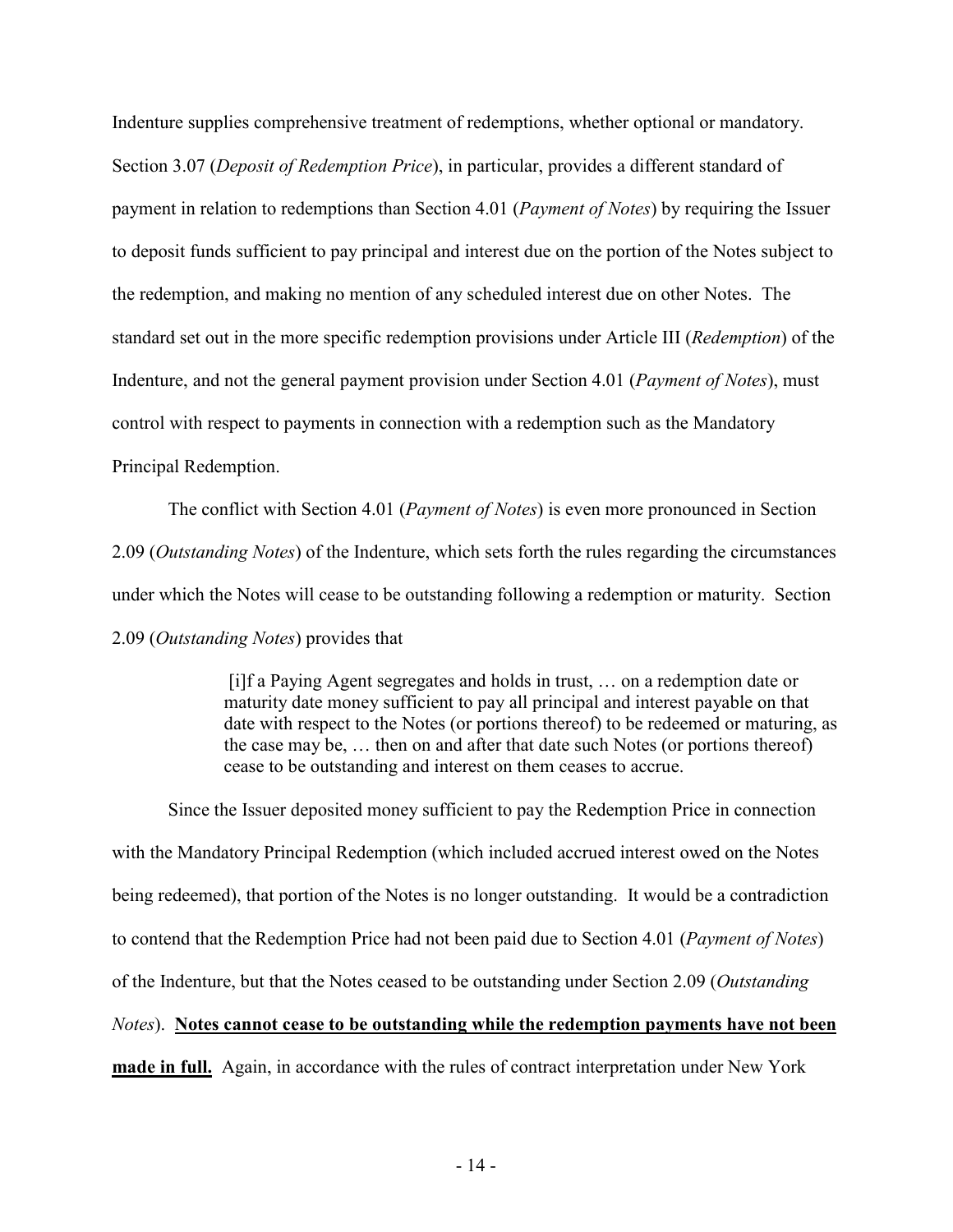law, the specific provision – Section 2.09 (*Outstanding Notes*) – should control in respect of the Mandatory Principal Redemption.

#### **V. PUBLICLY AVAILABLE INFORMATION DOES NOT "REASONABLY CONFIRM" THE FACTS RELEVANT TO A FAILURE TO PAY CREDIT EVENT DETERMINATION**

A Failure to Pay Credit Event could only have occurred on December 18, 2014 if, on December 15, 2014, the Issuer failed to make a principal payment, when and where due, in accordance with the terms of the Notes. Publicly Available Information does not "reasonably confirm" those facts.

As discussed above and stated in the Statement of Facts, the December 15 8-K and the December 16 8-K collectively confirm that the Issuer had (1) elected not to pay the interest due on the Notes, but (2) paid the Redemption Price on a timely basis. CEOC states in its December 16 8-K:

> The deposit of the redemption price with the Paying Agent on December 12, 2014 satisfied in full CEOC's obligation to pay the redemption price under the December 2008 Indenture. CEOC is not aware of any legitimate basis to claim that it is in default of its obligations to pay the redemption price under the December 2008 Indenture.

The Trustee Notice states that a Mandatory Principal Redemption of \$17,631,000 and a scheduled interest payment of \$41,271,000 were due on the Notes on December 15, 2014, and acknowledges that \$18,513,390.00 was received from the Issuer in respect of the December 15 payment obligations.<sup>18</sup> Accordingly, Publicly Available Information from both the Issuer and the Trustee confirms that the Issuer deposited funds sufficient for the Redemption Price.

On the other hand, Publicly Available Information does confirm that the Issuer failed to make a scheduled interest payment on the Notes due on December 15, 2014. However, since the

<sup>&</sup>lt;u>.</u> <sup>18</sup> While the Trustee, contrary to CEOC's stated intentions, instructed the Paying Agent to allocate the payment ratably between principal and interest due on December 15, the Convened DC has Resolved, by unanimous vote, that the Trustee's pro rata allocation did not result in a Failure to Pay Credit Event.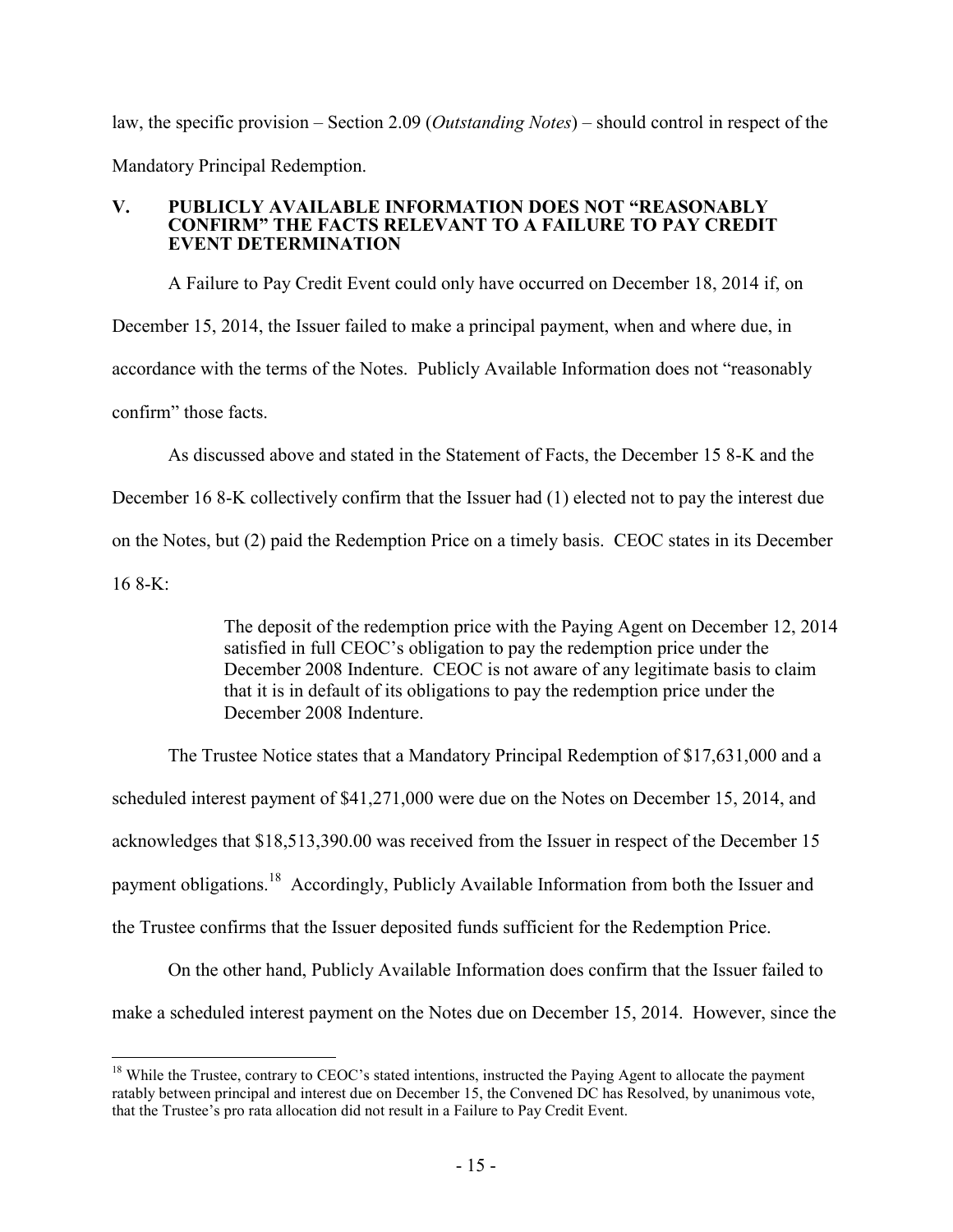Indenture provides for a 30-day grace period for the failed interest payment, a Failure to Pay Credit Event could not have occurred on December 18, 2014 as a result of the failure to make the scheduled interest payment.

#### **VI. DETERMINING THAT A FAILURE TO PAY HAS NOT OCCURRED WILL PROTECT THE INTEGRITY OF THE CDS PRODUCT AND THE MARKET**

In addition to honoring the plain meaning of the Indenture, we respectfully submit that the Panel has an opportunity to recognize and protect the market's interest in an outcome that reflects and incorporates the economic reality of the underlying debt instruments referenced in the CDS product.<sup>19</sup> In this case, a principal payment was made and an interest payment (with a 30-day grace period) was not. A finding that a Failure to Pay Credit Event occurred by virtue of Section 4.01 (*Payment of Notes*) of the Indenture would not honor the terms of the Indenture and the Notes and would in addition distort the economic effect of the CDS as a hedging product. The CDS market is not a game of "gotcha" – it is an endeavor to allocate risks using the best tools available. Those tools need to be used and interpreted by the Panel in a way that respects their underlying purpose and common-sense intent.

### **VII. CONCLUSION**

<u>.</u>

A Failure to Pay Credit Event did not occur on December 18, 2014. On December 15, 2014, the Issuer satisfied its obligations in respect of the Mandatory Principal Redemption required under the Notes, but not the scheduled interest payment on the Notes not subject to the redemption. The failed interest payment is subject to a 30-day grace period. The payment of the Redemption Price is governed by the requirements of Article III (*Redemption*) of the Indenture, and Publicly Available Information reasonably confirms that the Issuer complied with the requirements of Article III (*Redemption*). The payment required at a Mandatory Principal

<sup>&</sup>lt;sup>19</sup> It is interesting to note that on January 12, 2015, certain holders of the Notes filed an involuntary bankruptcy petition against the Issuer based on the missed interest payment. Nowhere in that petition do those holders claim that the Issuer failed to make a principal payment under the Notes.